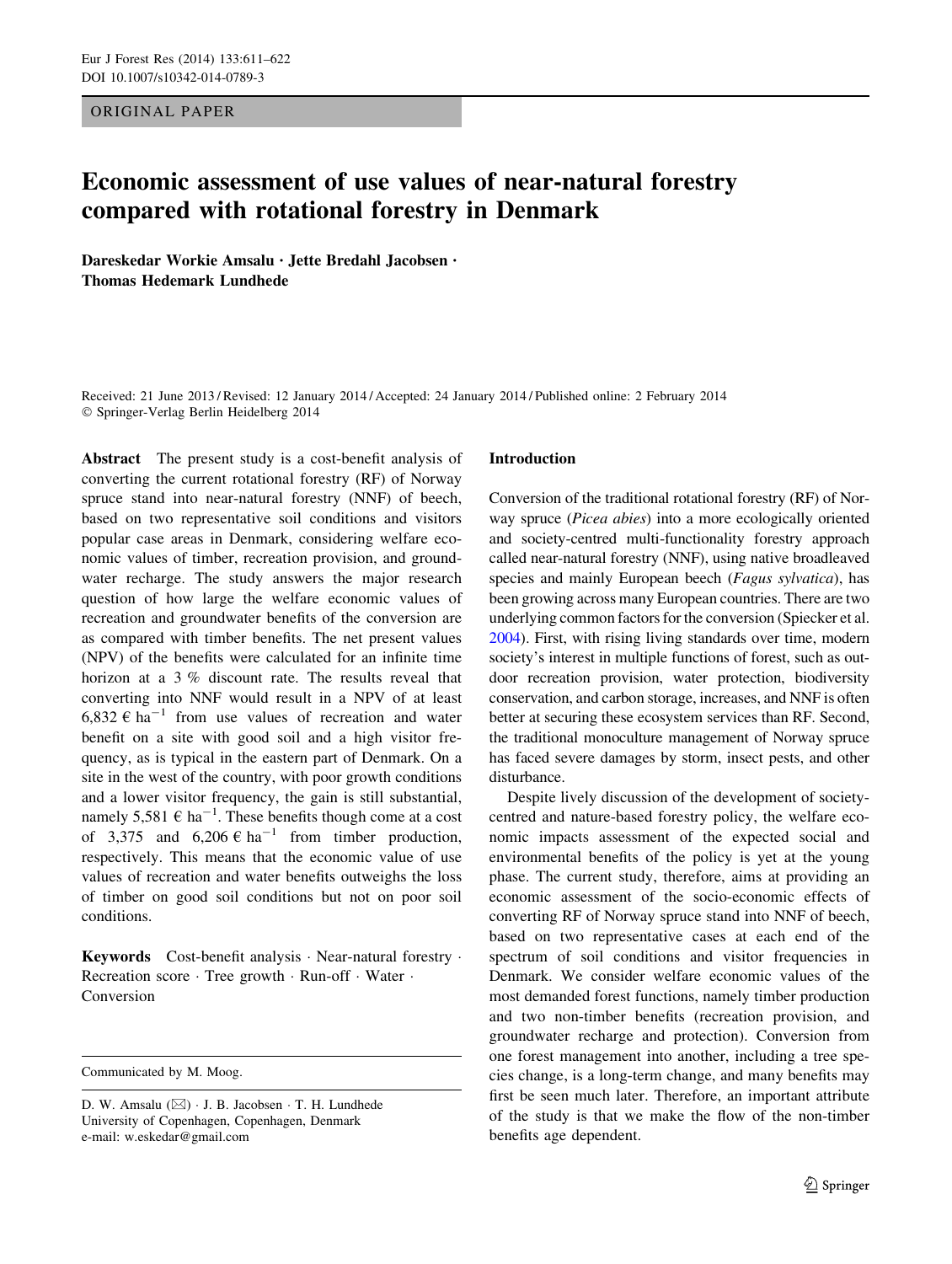Apart from use values, forests also provide non-use values. However, the aim with the current study is alone to estimate the use values which are more tangible.

The study would give an important insight for policy makers and forest managers to scheme site-specific economic instruments, such as payment for ecosystem services (PES), so as to attain sustainable forest management.

The existing forest economics literature that has analysed the business economics of NNF compared with RF finds ambiguous results. Tarp et al. [\(2000](#page-11-0)) and Nord-Larsen et al. [\(2003](#page-11-0)) find NNF to be superior, mainly due to reduced establishment costs. Nord-Larsen et al. also attribute the result to more optimal harvest timing. Other studies find the profitability of conversion into NNF to be inferior to RF in some stable conditions (Jacobsen et al. [2004;](#page-11-0) Duncker et al. [2011\)](#page-11-0). Yet, the business economics of the conversion is only one side of the coin. The other is the non-marketed ecosystem services.

Price and Price ([2008\)](#page-11-0) throw light on the economic costbenefit analysis of continuous cover forestry or NNF of conifers trees with a monetary estimate of recreation benefit and water evapotranspiration loss against the RF system, assuming the benefits are constant over time. However, the recreational values are known to depend on age and forest structure (Boman et al. [2010\)](#page-11-0). Consequently, we examined the dynamic welfare economic values of recreation benefit of different phases over a rotation of NNF beech. This was possible by tracing Danish recreationalists' willingness to pay (WTP) for attributes of NNF of beech (Nielsen et al. [2007\)](#page-11-0) to different phases of the stand development, using the respective ''recreational scores'' developed in the EFOR-WOOD research project (Edwards et al. [2010](#page-11-0)).

Groundwater is an important resource in Denmark, fulfilling almost the entire water demand. In densely populated areas, the resource is becoming scarce, and increased demand for water is therefore an issue. The provision of groundwater underneath forests depends on age as does recreation (Boman et al. [2010](#page-11-0)). However, the biggest difference lies in the species change and thereby the amount of water running through.

The remainders of the paper are organised as follows. Section two discusses definition of the traditional and conversion scenarios, methodology and economic calculations of timber and non-timber benefits. Section three and four present and discuss the results, respectively.

# Materials and methods

Site description and the scenarios

The study focuses on converting the current RF of Norway spruce stand into NNF of beech based on two different sites

Table 1 The number of visitors and soil conditions in two study forest areas in Denmark

| Site<br>characteristics                                                    | Gribskov                                                                                               | Klosterheden                                                                                     | Source           |
|----------------------------------------------------------------------------|--------------------------------------------------------------------------------------------------------|--------------------------------------------------------------------------------------------------|------------------|
| Number of<br>visitors<br><i>(visits)</i><br>$ha^{-1}$ year <sup>-1</sup> ) | 78 (448,000 visits)<br>over 5,698 ha)                                                                  | 25 (154,250 visits)<br>over $6,265$ ha)                                                          | Jensen<br>(2003) |
| Annual<br>precipitation<br>(mm)                                            | 613                                                                                                    | 850                                                                                              | DMI<br>2012      |
| Location                                                                   | Northern Zealand                                                                                       | Northwest Jutland                                                                                |                  |
| Soil condition                                                             | Good soil class<br>For beech site class<br>1 (H <sub>50</sub> ) of 24 m<br>(top height at age)<br>50). | Poor soil class<br>For beech site<br>class 4 $(H_{50})$ of<br>17 m (top height)<br>at age $50$ ) | Møller<br>(1933) |
|                                                                            | For Norway spruce<br>site class 2 $(H_{50})$<br>of $25 \text{ m}$                                      | For Norway spruce<br>site class $3 \text{ (H}_5)$<br>of 22.5 m                                   |                  |

with respect to soil conditions and visitor frequency (Table 1). The conversion is meant to achieve two major objectives: wood production and recreation values on both sites (Larsen and Nielsen [2007](#page-11-0)). An important co-benefit is an increased amount of groundwater produced as broadleaved trees evaporates less. The forest areas on both sites are composed of different tree species, mainly Norway spruce, European beech, different species of oak (Ouercus), and Douglas fir (Pseuudotsuga menziesii) (Rune [2009](#page-11-0)).

To make sure that we compare initiatives originating from the same state, the starting point for the developed scenarios is assumed to be bare land after the existing matured Norway spruce stand is clear-felled. Due to risk of windthrow in Denmark, it is normally not considered feasible to regenerate under shelter, and natural regeneration is not possible due to lack of seed trees in the conversion phase. The ''baseline scenario'' is a continuation of RF of Norway spruce using clear-felling and replanting in a 60-year rotation period on the good soil and 70 years on the poor soil, for an infinite time horizon (Forest Economics Table 2006). At the time of re-establishment, Norway spruce is planted at a density of 4,500 trees per hectare. We assume standard practice of a heavy thinning early in the stand's life whereafter it develops into a light thinning once the stand attains a height makes it susceptible to windthrow (12–14 m) (Danish Forest Society 1995, cited by Nord-Larsen et al. [2003](#page-11-0)).

The "conversion scenario" is defined by principles of NNF (Larsen and Nielsen [2007](#page-11-0)) of beech, using a uniform shelterwood system with a regeneration thinning at stand age 90 years and liquidation of the last holdovers at age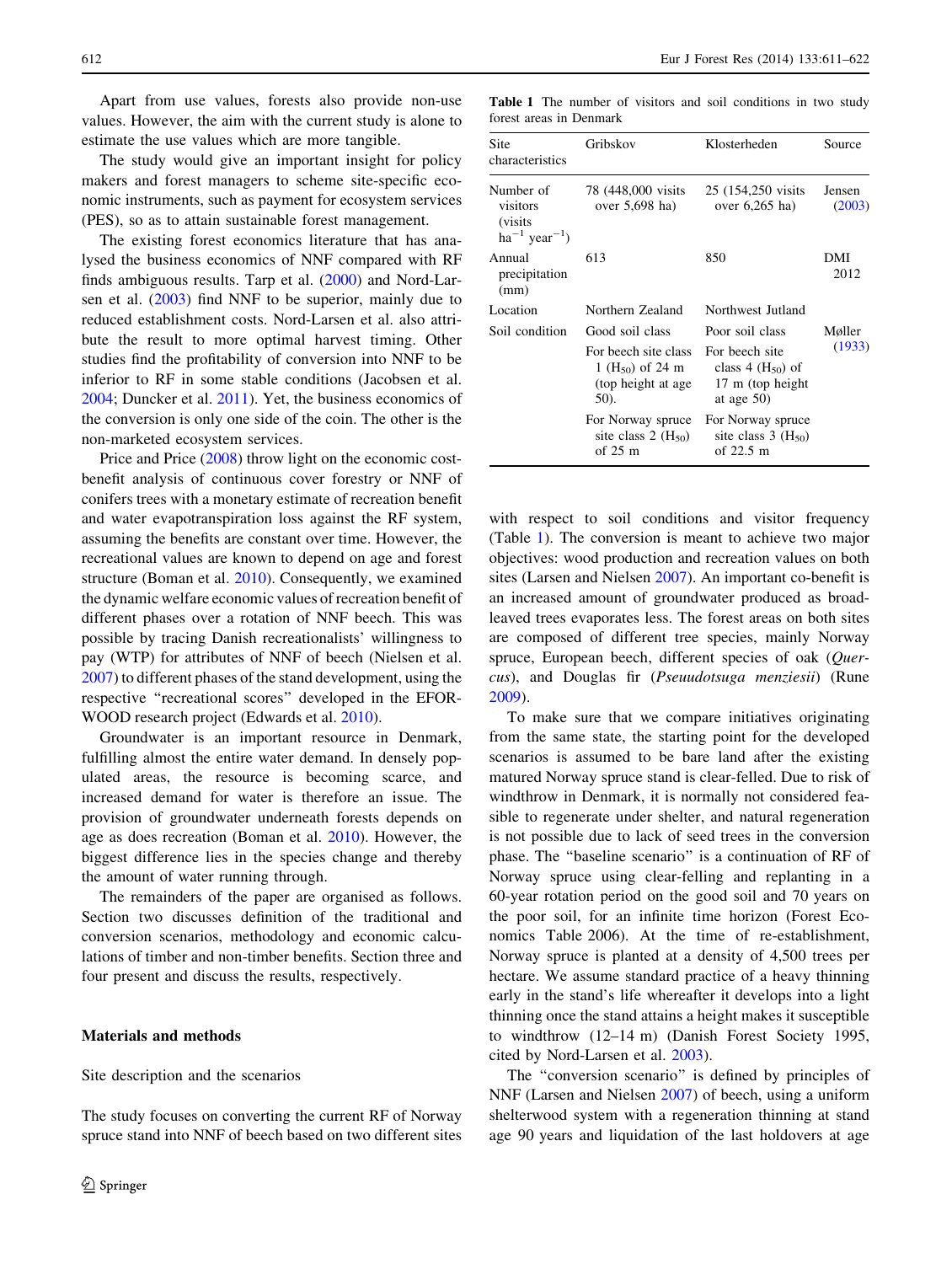<span id="page-2-0"></span>110 for an infinite time horizon on the good soil. The corresponding shelterwood stand ages on the poor soil are extended to 100 and 130 (Forest Economics Table 2006). At the time of establishment, beech is planted at a density of 5,500 trees per hectare and followed by continuous thinning, regeneration harvests, and initiation of natural regeneration.

## Methods

The current study applied an economic cost-benefit analysis (cf Hanley and Barbier [2009](#page-11-0)) by means of benefit transfer to assess the monetary values of timber and nontimber benefits. We used net present value (NPV) for an infinite time horizon to evaluate the conversion (Davis et al. [2001](#page-11-0), p. 332). The NPV formula for timber, recreation, and water are described below.

The NPV for an infinite time horizon of timber for RF is calculated as the sum of the discounted future benefits and costs with a discount rate  $(r)$  for infinite rotations of length R, using the following formula:

$$
NPV_{RF} = \frac{NPV (1+r)^{R}}{(1+r)^{R}-1}
$$

The NPV for an infinite time of timber for NNF is calculated as the sum of the present value of net revenue (NR) of beech of the conversion phase and the present value of the expectation value of the final steady state as follows:

$$
NPV_{NNF} = \sum_{t=0}^{R} \frac{NR_t}{(1+r)^t} + \left(\frac{NPV(1+r)^R}{(1+r)^R - 1}\right) \times (1+r)^{-R}
$$

The NPV of an infinite time horizon of the marginal increase in recreation benefit of the conversion into NNF is calculated as the sum of present value of recreation benefit of conversion phase and present value of the infinite value of recreation benefit of post-conversion using the above formula for NPV of NNF. This is because the recreationalists' WTP was estimated for an increase in WTP for changing from RF of Norway spruce stand to NNF of beech stand (Nielsen et al. [2007](#page-11-0)).

Water yield data are available only as an annual average over a rotation (Duncker et al. [2011](#page-11-0)), and hence, the infinite value of NPV of water benefit is calculated using annuity discounting factor and by discounting for water travel time  $(T)$  20 years as follows:

$$
NPV = \left(\frac{\text{Annual water benefit}}{r}\right) \times \left(1 + r\right)^{-T}
$$

Total net present value (TNPV) for NNF and RF is calculated as the sum of NPV of timber, NPV of recreation benefit, and NPV of water benefit.

 $TNPV = NPV<sub>Timeer</sub> + NPV<sub>Recreation</sub> + NPV<sub>Water</sub>$ 

In the following subsections, the economic calculation of timber, recreation benefit, and groundwater benefits are described.

Economic calculation of timber benefit

The tree growth model outputs are based on a standard growth and yield table (Forest Economics Table 2006). Economic data including regeneration costs and stumpage price were found from Forest Economics Table (2006) and adjusted for inflation to year 2012 (Statistics Denmark 2012). The regeneration costs for Norway spruce include soil preparation, plants, planting, and pesticides. The regeneration costs for conversion phase or initial stand establishment of beech include fencing besides the other costs. The regeneration costs of beech differ between the conversion phase and the post-conversion phase, as natural regeneration is possible in the latter due to the presence of seed trees, and also fencing cost is avoided. The stumpage price functions consider timber product categories/assortment of beech and Norway spruce ("Appendix B"). The stumpage prices are net mill selling price after deducting harvesting, bunching, and transport costs. Stumpage price of beech ''without red-heart formation'' was used because according to Nord-Larsen et al. ([2003\)](#page-11-0) shelterwood natural regeneration of beech in early years of liquidation has low propensity to such damage. Turnover balances for both scenarios on the two soil conditions are given in ''[Appendix A'](#page-8-0)'.

## Estimation of recreation benefit

The change in recreation benefit of converting RF of Norway spruce stand into NNF of beech was estimated considering the influence of tree size on recreationalists' preferences. The value is based on Nielsen et al. ([2007\)](#page-11-0) who used the choice experiment method to elicit the Danes' WTP for RF of Norway spruce and NNF of beech represented by different stand characteristics in a maturity phase. The respondents' preferences for changing from RF with clear-felling, Norway spruce trees and no deadwood trees into NNF with shelterwood, beech trees, and few deadwood trees scenario were estimated at  $\epsilon$  28, 103, and 15 per person per year, respectively. The NNF scenario would thus consist of all three aspects i.e.  $\epsilon$  146 per person per year or  $\epsilon$  172 in 2012 prices. The authors argue that the values might partly be rooted in the positive cognitive value ascribed to nature-based forest management, and thus not solely relates to the recreational use value. We take up a conservative approach here and divide this number by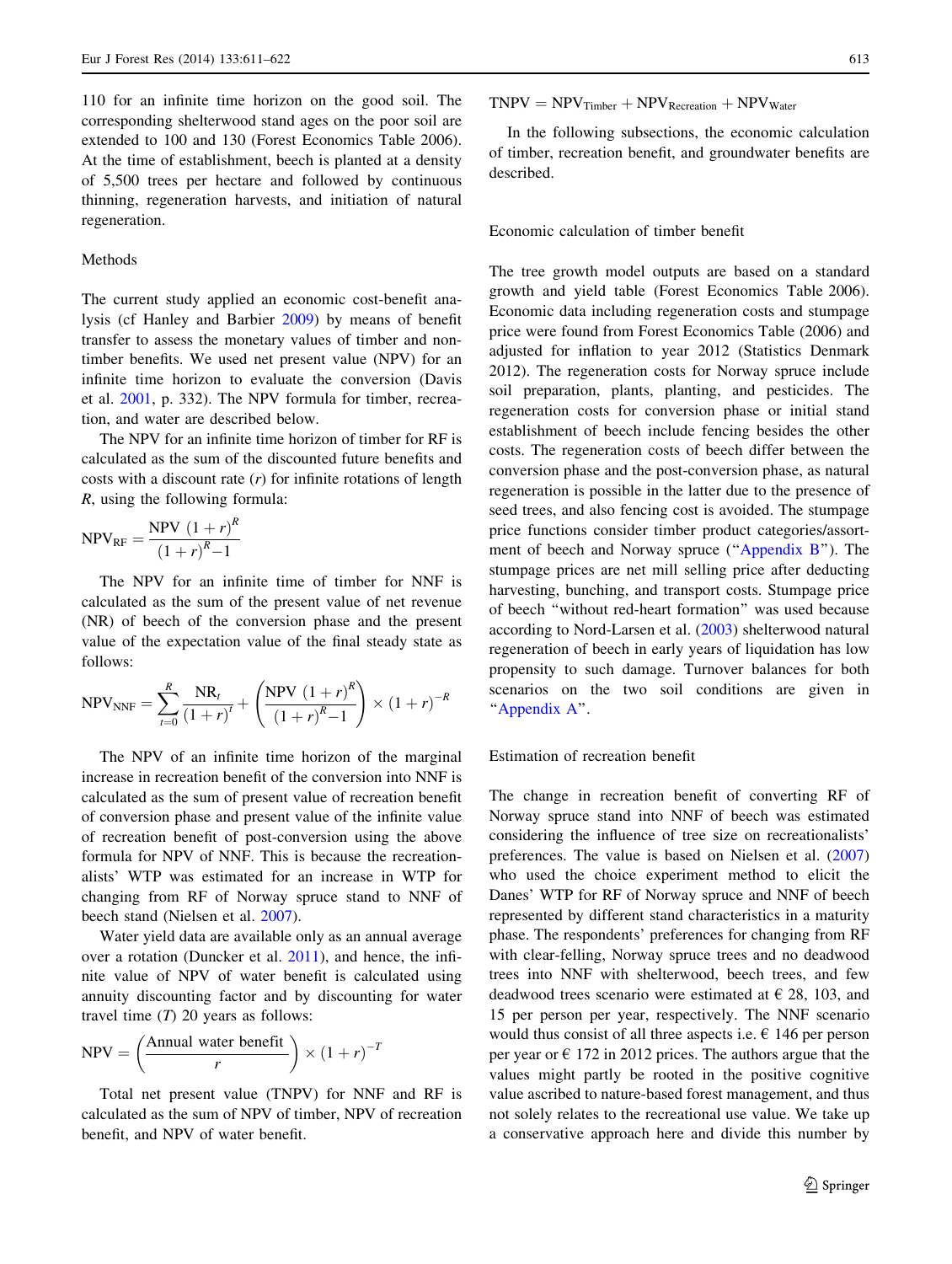|                                                                           |       | Gribskov Klosterheden |
|---------------------------------------------------------------------------|-------|-----------------------|
| Area (ha)                                                                 | 5.698 | 6.265                 |
| Visiting cars per year $(2.5$ persons per car; 179,200<br>Jensen $2003$ ) |       | 154,250               |
| Visits per hectare                                                        | 79    | 25                    |
| WTP $\epsilon$ ha <sup>-1</sup> year <sup>-1</sup>                        | 119   | 38                    |

WTP is  $\epsilon$  1.5 per visit

three due to hypothetical bias (cf List and Gallet [2001](#page-11-0)), which gives  $\epsilon$  57. As the average Dane visits the forest 38 times per year (Jensen and Koch [2004](#page-11-0)), the WTP per visit is  $\epsilon$  1.5. Table 2 shows the resulting WTP for recreation per hectare for the two sites. The value of deadwood was implicitly excluded in the first rotation or conversion phase by using a lower recreation score for conversion phase than post-conversion phase (see Table 3).

The WTP per ha value was estimated at a maturity phase. Following the EFORWOOD project (Edwards et al. [2010](#page-11-0)), the forest was decomposed into an establishment, a young and a medium phase as seen in Table 3. The WTP was reduced for the respective phases by dividing the recreational score by the score of the maturity phase. WTP for the conversion phase was traced using recreation score for clear-felling of beech. WTP for post-conversion phase was traced using recreation score for NNF. Then, NPV of recreation for infinite time horizon was estimated using the NPV formula for NNF discussed in section ''[Methods.](#page-2-0)''

Estimation of groundwater benefit

The demand for groundwater is high in northern Zealand and Jutland, where some portions of both case areas are classified as a ''particularly valuable'' groundwater abstraction areas (GEUS 2009). Hence, a monetary value of the gain in groundwater recharge of converting the RF of Norway spruce into NNF of beech was estimated considering the use value of water for drinking purpose and the existence value of water in Denmark. Duncker et al. [\(2011](#page-11-0)) found that NNF of beech increases water yield (run-off) by about 66 mm  $(660 \text{ m}^3 \text{ ha}^{-1} \text{ year}^{-1})$  above RF of Norway spruce. This runoff difference is also assumed to represent Denmark's forest ecosystem (Raulund-Rasmussen [2012\)](#page-11-0). Another study in Denmark found that the evapotranspiration of mature conifers forest exceeded evapotranspiration of mature deciduous forest by up to 35 mm  $year^{-1}$ , in years 2001–2003 where the mean annual precipitation was 886 mm (Boegh et al. [2009\)](#page-11-0). Therefore, to be conservative, a water gain of  $330 \text{ m}^3 \text{ ha}^{-1} \text{ year}^{-1}$  (half of 66 mm) was assumed in the present study. Furthermore, the water conversion efficiency from run-off state to groundwater recharge was discounted for 50 % water loss through percolation process, and so the water gain is 165  $\text{m}^3$  ha<sup>-1</sup> year<sup>-1</sup>. This efficiency rate is assumed to reflect the average hydrological cycle of Denmark (Raulund-Rasmussen [2012](#page-11-0)). The water conversion efficiency was also discounted for an average delay of water ''travel time'' of 20 years (Loubier [2003\)](#page-11-0). Klosterheden receives an annual precipitation of 850 mm, whereas Gribskov receives 613 mm (DMI 2012). Nevertheless, the run-off difference between NNF and RF is approximately the same (Raulund-Rasmussen [2012\)](#page-11-0).

Table 3 Adjustment of recreation benefit using the recreation score of different phases of stand development of near-natural forestry of beech composed of conversion phase and post-conversion (Edwards et al. [2010,](#page-11-0) p. 9)

| Phases            | Year        | Conversion phase    |                                                                                                                |                                                              |                     | Post-conversion            |                                                              |  |  |
|-------------------|-------------|---------------------|----------------------------------------------------------------------------------------------------------------|--------------------------------------------------------------|---------------------|----------------------------|--------------------------------------------------------------|--|--|
|                   |             | Recreation<br>score | Recreation score<br>factor                                                                                     | <b>WTP</b><br>$\epsilon$ ha <sup>-1</sup> year <sup>-1</sup> | Recreation<br>score | Recreation score<br>factor | <b>WTP</b><br>$\epsilon$ ha <sup>-1</sup> year <sup>-1</sup> |  |  |
|                   |             |                     | (a) Gribskov: conversion phase $(0-89 \text{ years})$ and post-conversion $(90 \text{ years}-\text{infinity})$ |                                                              |                     |                            |                                                              |  |  |
| Establishment 0-5 |             | 2                   | 0.33                                                                                                           | 26                                                           | 4                   | 0.44                       | 53                                                           |  |  |
| Young             | $5 - 15$ 3  |                     | 0.50                                                                                                           | 40                                                           |                     | 0.56                       | 66                                                           |  |  |
| Medium            | $15 - 50$ 5 |                     | 0.83                                                                                                           | 66                                                           |                     | 0.78                       | 92                                                           |  |  |
| Mature            | >50         | -6                  | 1.00                                                                                                           | 79 <sup>a</sup>                                              | 9                   | 1.00                       | 119                                                          |  |  |
|                   |             |                     | (b) Klosterheden: conversion phase $(0-99 \text{ years})$ and post-conversion (100 years-infinity)             |                                                              |                     |                            |                                                              |  |  |
| Establishment 0-5 |             | -2                  | 0.33                                                                                                           | 8                                                            | 4                   | 0.44                       | 17                                                           |  |  |
| Young             | $5 - 15$    | -3                  | 0.50                                                                                                           | 12                                                           | 5                   | 0.56                       | 21                                                           |  |  |
| Medium            | $15 - 50$ 5 |                     | 0.83                                                                                                           | 21                                                           |                     | 0.78                       | 29                                                           |  |  |
| Mature            | >50         | 6                   | 1.00                                                                                                           | 25                                                           | 9                   | 1.00                       | 38                                                           |  |  |

For conversion phase, a recreation score of clear-felling of beech (Forest Management 4) and for post-conversion phase, a recreation score of near-natural forestry of beech (Forest Management 2) were assumed

<sup>a</sup> Recreation benefit of post-conversion at maturity (119  $\epsilon$  ha<sup>-1</sup> year<sup>-1</sup>) times the ratio of recreation score of clear-felling of beech to recreation score of near-natural of beech at maturity (6/9)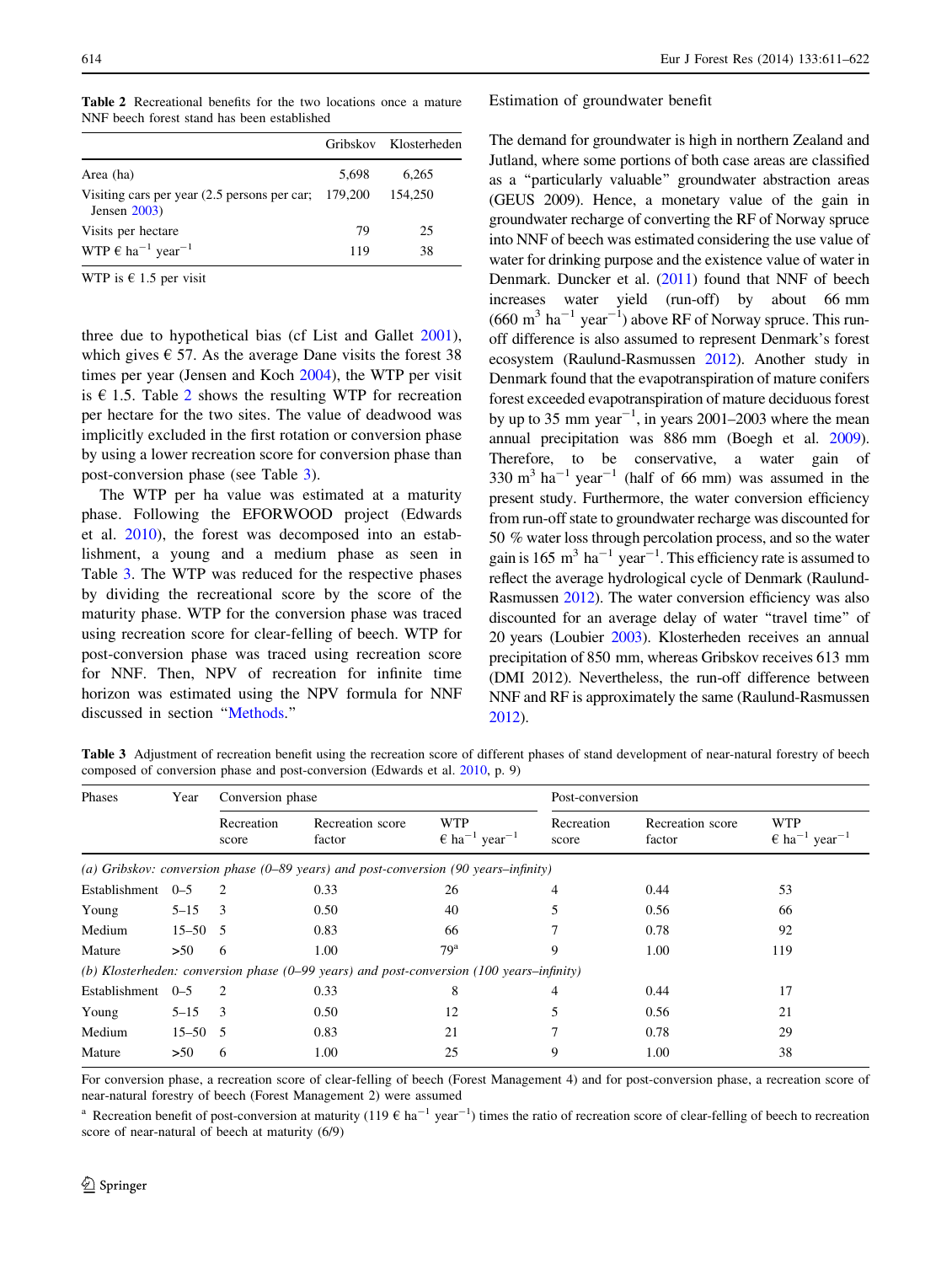Table 4 Groundwater benefit of converting rotational forestry (RF) of Norway spruce into near-natural forestry (NNF) of beech considering sum of drinking water price of  $1.65 \text{ } \in \text{ } m^{-3}$  (DANVA'S Benchmarking and Water Statistics 2010) and existence value of 1.12  $\epsilon$  m<sup>-3</sup> (Campbell et al. [2012\)](#page-11-0)

| Items                                                                                                                | Value |
|----------------------------------------------------------------------------------------------------------------------|-------|
| Run-off difference between NNF and<br>RF (m <sup>3</sup> ha <sup>-1</sup> year <sup>-1</sup> ) (Duncker et al. 2011) | 330   |
| Groundwater recharge (%) (Raulund-Rasmussen 2012)                                                                    | 50    |
| Groundwater recharge $(m^3 \text{ ha}^{-1} \text{ year}^{-1})$                                                       | 165   |
| Groundwater benefit ( $\epsilon$ ha <sup>-1</sup> year <sup>-1</sup> )                                               | 456.5 |
| Groundwater benefit assuming 20 years delay<br>$(\epsilon \text{ ha}^{-1} \text{ year}^{-1})$                        | 252.7 |

The annual groundwater benefit per ha was then calculated by considering the use value and the existence value of water. As Hasler et al. [\(2005\)](#page-11-0) argues, the value of clean groundwater is to a large extent a value consisting of the knowledge of knowing that we have clean groundwater, as even without, it would just be cleaned. Thus, it is too simple to look at the use value alone. We try to split the two in order to get a conservative estimate, as well as a more realistic one. The use value of groundwater benefit was calculated by multiplying the above groundwater recharge by the price of drinking water in Denmark. The average price of water as perceived by consumer in Denmark is 7.02  $\epsilon$  m<sup>-3</sup>. This price consists of 22 % clean groundwater, 48 % waste water fee, and 30 % state taxes and VAT (DANVA'S Benchmarking and Water Statistics 2010). Hence, the price of groundwater in the current study was estimated at  $1.54 \text{ } \in \text{m}^{-3}$  (0.22  $\times$  7.02), by excluding the values of other utilities, in year 2009 and adjusted to 1.65  $\epsilon$  m<sup>-3</sup> in 2012. The existence value was calculated by multiplying the above groundwater recharge by the WTP of Danish households for an increase in groundwater recharge. A choice experiment survey undertaken in August– September 2011 by Campbell et al. ([2012](#page-11-0)) estimated Danish household's WTP for an increase in groundwater recharge under forests by 40 million m<sup>3</sup> at 53.82  $\epsilon$  year<sup>-1</sup>. We divide this number by three due to hypothetical bias (cf List and Gallet [2001](#page-11-0)), which gives  $\epsilon$  17.94. This value was further converted into 1.12  $\text{m}^{-3}$  by multiplying the household's WTP to the ratio of total number of households in Denmark, 2.5 million (Statistics Denmark 2012) to the assumed increase in groundwater recharge, 40 million m<sup>3</sup>.

The use value alone was considered as a lower-bound value in the CBA, and the sum of use value and existence value was considered as a higher-bound value (Table 4).

Relevant assumptions of CBA

The economic calculations of timber, recreation, and groundwater benefits were made on a common unit of account ( $\epsilon$  per hectare) that allowed both aggregation of and comparison between the benefits. An exchange rate of 1 Euro ( $\epsilon$ )= 7.45 Danish Kroner in 2012 was assumed. The economic values were adjusted for inflation towards year 2012 using national consumer price index (Statistics Denmark 2012). Future benefits and costs were discounted at a baseline discount rate of 3 %, and 1, 2, and 4 %.

# Results

The results are presented in three main sections. The first section presents developments of annual timber and nontimber benefits over time. The second section compares the NPV of timber benefit between NNF and RF in the two soil conditions under different discount rates. The third section presents the change in NPV of non-timber benefits for the conversion into NNF in the two site conditions and compares it with the change in NPV of timber.

#### Development of annual recreation benefit

Figure [1](#page-5-0) below shows the development of annual recreation benefit of NNF over the conversion phase (0–90 years in Gribskov and 0–100 in Klosterheden) and post-conversion phase afterwards. The recreation benefit increases over time as it is a function of increasing recreational scores from establishment phase to maturity phase. For equivalent phases of stand development, the recreation benefit is higher in the post-conversion phase than in the conversion phase, which reflects a higher recreation value of shelterwood regime, and old and deadwood trees as compared with initial uniform plantation, and no old and deadwood trees (Edwards et al. [2010](#page-11-0)). The recreation benefit in Gribskov is about 3 times higher than in Klosterheden at all times, attributed to the number of visits.

Development of annual timber and non-timber benefits

The development of annual timber cash flow difference between NNF and RF is compared with the development of annual non-timber benefits in Fig. [2a](#page-5-0), b below. The annual non-timber benefit development is the sum of annual recreation benefit and annuity water benefit of 457  $\epsilon$  ha<sup>-1</sup> for use value and existence value, considered after 20 years of water travel time. Figure [2a](#page-5-0) shows the developments for Gribskov over the first two rotations (0–179 years), and Fig. [2](#page-5-0)b shows the developments for Klosterheden over the first two rotations (0–199 years). Positive cash flows of timber indicate the gain from the conversion, and negative cash flows indicate the opportunity cost of the conversion, particularly from final harvesting of RF. When comparing timber cash flow between the two figures, the conversion to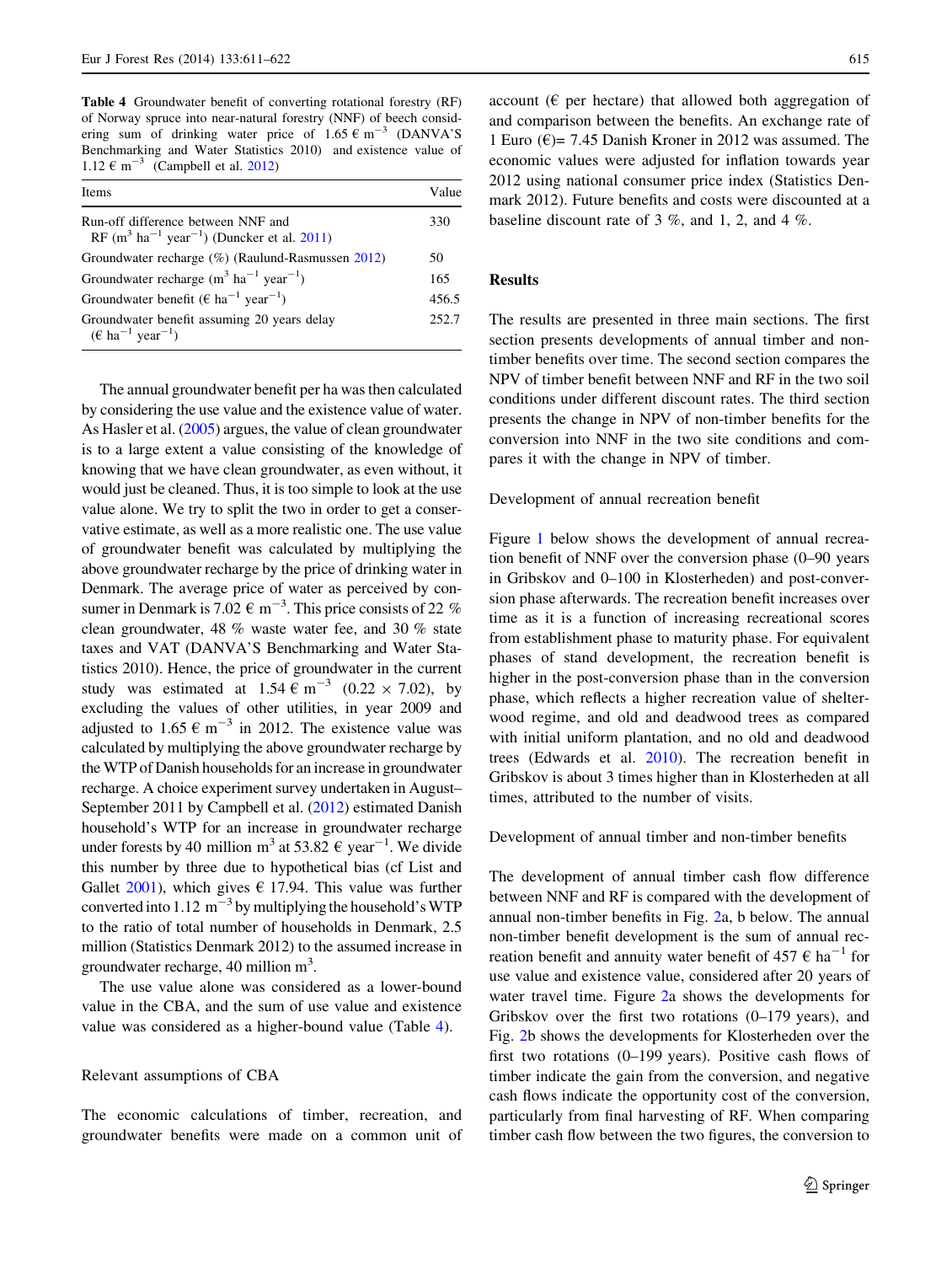<span id="page-5-0"></span>Fig. 1 Development of annual recreation benefit of the conversion into near-natural forestry of beech in Gribskov and Klosterheden, Denmark. The vertical break lines at year 90–99 and 100–109 are the conversion ages in Gribskov and Klosterheden, respectively

Fig. 2 Developments of annual timber net cash flow and nontimber benefits of the conversion to near-natural forestry of beech in Gribskov (a) and Klosterheden (b). Annual timber cash flow is the difference between near-natural forestry of beech and rotational forestry of Norway spruce. Water benefit of use value and existence value added to recreation benefit after 20 years of water travel time

**Gribskov and Klosterheden**  140 Klosterheden  $\rightarrow$  Gribskov 120 100 Euro/year/ha **Euro/year/ha** 80 60 40 20 0 **PO215 1.50-1.59** 59-169 170-179 **2020 1903 1919**  $\sqrt{\frac{1}{6}}$ **PO** 69 100:19 **140-149**  $\sqrt{\frac{6}{}}$ 10.19 30.39 A.018 110-119 120129 1301.19 **Year**

**Development of annual recreation benefit of near natural-forestry in** 





**Development of annual timber net cash flow and non-timber benefits of the (b) conversion into near-natural forestry in Gribskov**

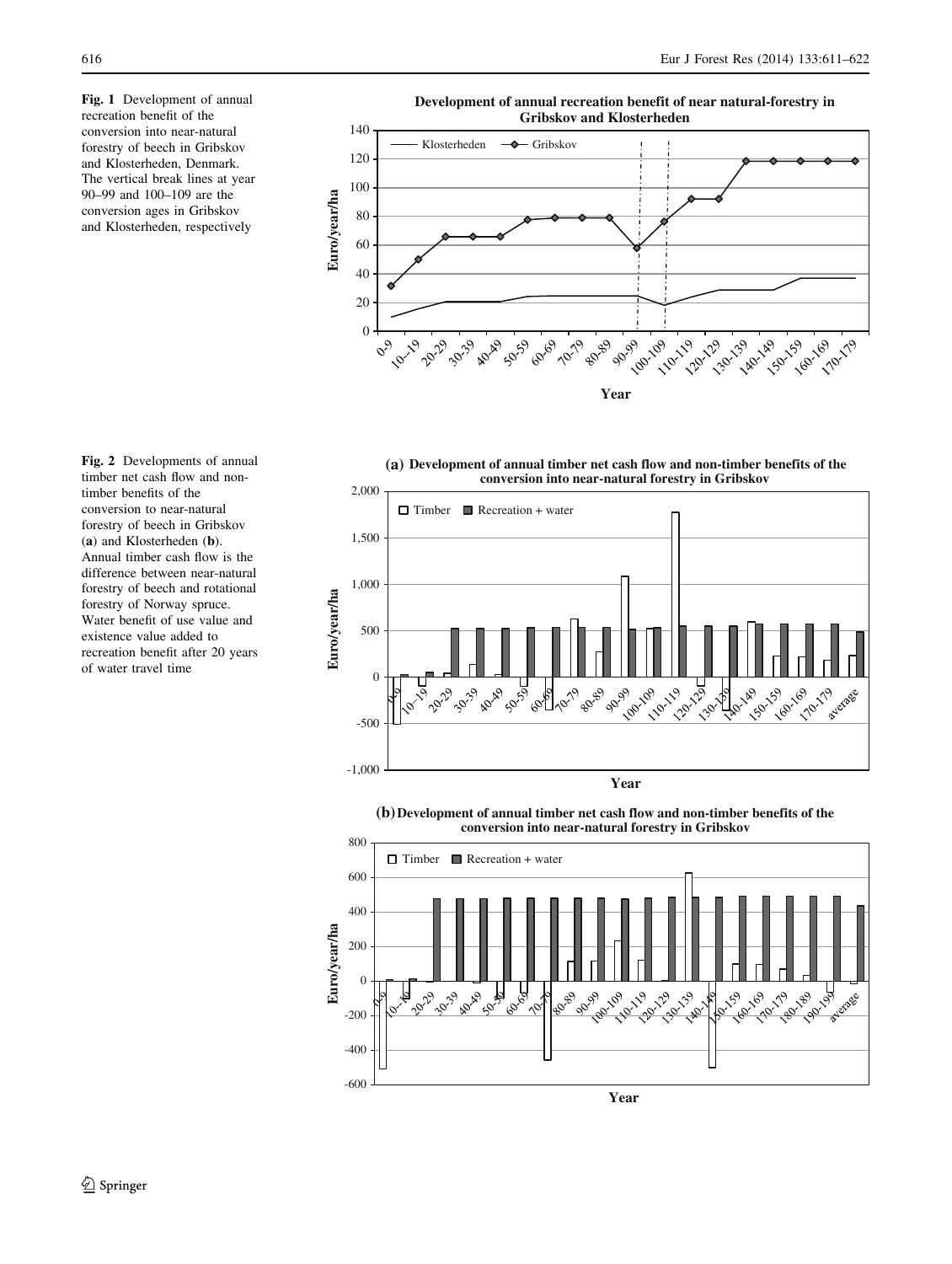<span id="page-6-0"></span>**Table 5** Net present value ( $\epsilon$  ha<sup>-1</sup>) of timber of NNF of beech and RF of Norway spruce in Gribskov and Klosterheden under different discount rates

| Discount<br>rate $(\%)$ |        | Gribskov (good soil) |            | Klosterheden (poor soil)                              |       |              |
|-------------------------|--------|----------------------|------------|-------------------------------------------------------|-------|--------------|
|                         | NNF    | RF                   | NNF-<br>RF | <b>NNF</b>                                            | RF    | $NNF-$<br>RF |
| $\overline{1}$          | 27.962 | 12.933               | 15,029     | 2,528                                                 | 7.922 | $-5,394$     |
| $\overline{2}$          | 2.987  | 2.801                | 186        | $-5,866$ 562                                          |       | $-6,428$     |
| 3                       |        | $-3.738 - 362$       |            | $-3,375$ $-7,872$ $-1,666$                            |       | $-6,206$     |
| $\overline{4}$          |        |                      |            | $-6,279$ $-1,794$ $-4,484$ $-8,504$ $-2,631$ $-5,874$ |       |              |

**Table 6** Differences in net present value ( $\epsilon$  ha<sup>-1</sup>) of timber, recreation, and water benefits between near-natural forestry (NNF) of beech and rotational forestry (RF) of Norway spruce in Gribskov and Klosterheden

| <b>Benefits</b>         | Net present value (NPV) for perpetuity (NNF–RF) |                   |                     |                   |  |  |  |  |  |
|-------------------------|-------------------------------------------------|-------------------|---------------------|-------------------|--|--|--|--|--|
|                         | Gribskov                                        |                   | Klosterheden        |                   |  |  |  |  |  |
|                         | $1 \%$                                          | $3\%$             | $1 \%$              | $3 \%$            |  |  |  |  |  |
| Timber                  | 15.029                                          | $-3.375$          | $-5.394$            | $-6.206$          |  |  |  |  |  |
| Recreation              | 7.366                                           | 1.822             | 2.310               | 571               |  |  |  |  |  |
| Water                   | 22.249<br>(37, 410)                             | 5.010<br>(8, 425) | 22.249<br>(37, 410) | 5.010<br>(8, 425) |  |  |  |  |  |
| Recreation and<br>water | 29.614                                          | 6.832             | 24.558              | 5.581             |  |  |  |  |  |
| Total                   | 44.643                                          | 3.457             | 19.165              | -625              |  |  |  |  |  |

The values of water in the parenthesis indicate the higher-bound values when considering the sum of use values and existence value of water

NNF gains a significantly larger annual net revenues in Gribskov, during the period of 90–110 years where regeneration harvests initiated, than in Klosterheden in the corresponding periods. The difference in average annual benefit between timber and non-timber benefits is higher in Klosterheden than in Gribskov. The average annual gain from timber and non-timber in Gribskov, being 234 and 488  $\epsilon$  ha<sup>-1</sup>, respectively (Fig. [2](#page-5-0)a), whereas, in Klosterheden being minus 14 and 437  $\epsilon$  ha<sup>-1</sup>, respectively (Fig. [2](#page-5-0)b).

#### Net present value of timber

Table 5 presents profitability or NPV of NNF and RF in Gribskov and Klosterheden under different discount rates. In Gribskov, NNF would be more profitable than RF at 1 and 2 % discount rates. However, NNF of beech would be more costly than RF of Norway spruce at 3 and 4 % discount rates. In Klosterheden, NNF would be by far more costly than RF at 2 % and higher discount rates. The NPV of NNF is positive at 1 % discount rate but is still by far lower than the NPV of RF.

#### Present values of non-timber benefits

Table 6 shows the change in present values of non-timber benefits for the conversion from RF into NNF at the two site conditions at a baseline discount rate, 3 %, and at a low discount rate, 1 %. The difference in NPV of timber between NNF and RF is also included in the table to compare it with that of non-timber benefits.

In Gribskov, the conversion into NNF would gain an NPV of 6,832  $\epsilon$  ha<sup>-1</sup> from the recreation and the use values of water benefit at a 3 % discount rate. This value is large enough to compensate for the loss of timber, which equals 3,375  $\epsilon$  ha<sup>-1</sup>. However, in Klosterheden, the conversion gains an NPV of 5,581  $\epsilon$  ha<sup>-1</sup> from recreation and water benefit which is  $1.251 \in ha^{-1}$  less than that in Gribskov (i.e. attributed to difference in recreation benefit). This is worth  $625 \text{ } \in \text{ ha}^{-1}$  less than the loss of timber. However, when considering the sum of use value and existence value of water, the worth would be large enough to over-compensate the loss of timber. Also, the value of non-timber benefits of the conversion would be by far larger than the cost of timber, giving a net worth of 19,165  $\epsilon$  ha<sup>-1</sup> at 1 % discount rate. The corresponding value in Gribskov is  $\epsilon$  44,643.

#### Concluding discussion

This study assessed the welfare economic values of timber and non-timber benefits of the conversion of RF of Norway spruce into NNF of beech based on two site conditions in Denmark. We find that the economic value of use values of recreation and water benefits outweighs the loss of timber on good soil conditions but not on poor soil conditions. This means that from a welfare economic point of view, it will be beneficial to convert forests on the better soils, but obviously it does not mean that the full surplus should be spend on e.g. transfer to landowners for providing these services. As always, efficiency should be sought. The result of a cost-benefit analysis like the one provided here hinges on the underlying assumptions. In particular, the stated preference methods have been criticized (see e.g. Price [1996](#page-11-0)). Nevertheless, they are the only way to estimate nonuse values, and ignoring these would clearly make flaws to the CBA. Therefore, we have been very conservative in the estimation of timber, and recreation and water benefits are based on conservative assumptions. In the following, we discuss the arguments for where we have been most conservative.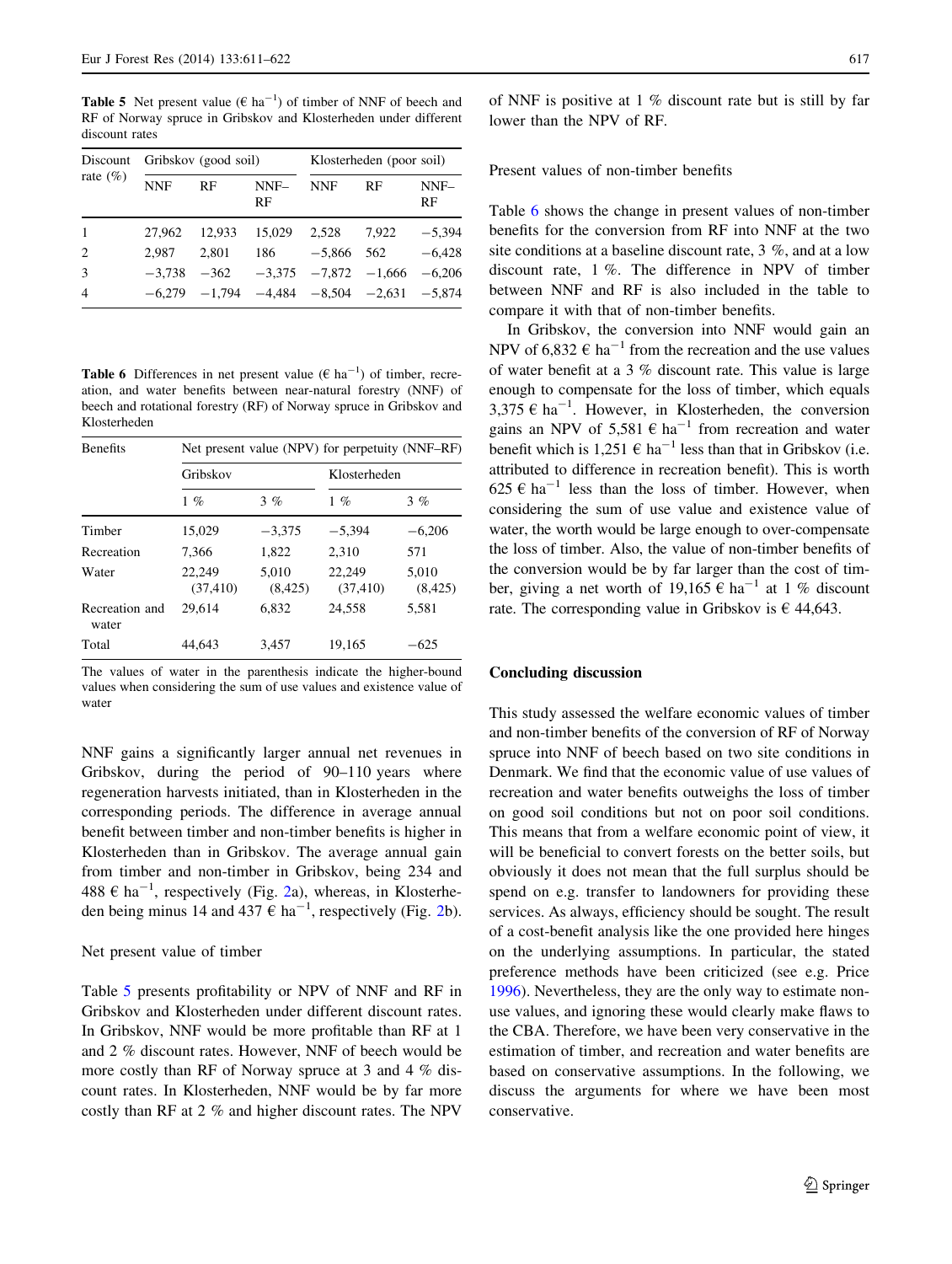Estimates of timber and non-timber benefits of nearnatural forestry

First of all, the estimates of NPV of timber for converting RF into NNF is conservative since the negative impact of storm risk on the RF is ignored. The vulnerability of RF of Norway spruce to storm risk is a serious problem, particularly in the Atlantic region of Europe (Vedel et al. [2010](#page-11-0)). For instance, in Denmark, a mean annual storm probability of 8 % is assumed in RF of Norway spruce, which causes associated wind throw problem especially for larger diameter classes (Østergaard 1988, cited by Schou et al. [2012\)](#page-11-0).

Danes'  $\in$  WTP of 1.5 per visit (Nielsen et al. [2007\)](#page-11-0) for changing from RF of Norway spruce into NNF of beech is assumed to be conservative. Because the estimate ignores some positive recreational values of NNF such as off-site visual experiences of landscape (Larsen and Nielsen [2007\)](#page-11-0) and non-use values (Zandersen et al. [2007;](#page-11-0) Campbell et al. [2012\)](#page-11-0), and negative recreational values of RF of Norway spruce such as fresh windthrown trees (Lindhagen and Hörnsten [2000](#page-11-0)) and application of chemicals (Jensen and Koch [2004](#page-11-0)). Prokofieva et al. ([2011\)](#page-11-0) reviewed that in Denmark forest, WTP per visit on a low level is  $\epsilon$  1.1, a medium level is  $\epsilon$  4.8, and a high value is  $\epsilon$  10.5 in 2005. More importantly, the estimated recreation benefit is very realistic since the WTP estimate was adjusted for change in recreational values over different phases of stand development (Edwards et al. [2010](#page-11-0)). Estimation of water benefit is conservative because run-off difference between NNF of beech and RF of Norway spruce  $(330 \text{ m}^3 \text{ ha}^{-1} \text{ year}^{-1})$ , which is half of the estimate of Duncker et al. ([2011\)](#page-11-0), was considered due to high uncertainties with change in climate factors in the future. Change in climate factors in the future, especially prediction of warmer and drier summers, will likely put pressure on water supplies in Europe (Prokofieva et al. [2011](#page-11-0)). Additionally, groundwater recharge was considered as 50 % of the run-off and discounted for a 20-year water travel time (Loubier [2003\)](#page-11-0). However, the estimation of present value of water benefit is likely to be slightly overestimated as compared with the present values of recreation and timber benefits since it was calculated by applying an annuity factor (i.e. dividing water benefit by discount rate). This is due to lack of available run-off database over a rotation, where only the average run-off is available, in Duncker et al. ([2011\)](#page-11-0). Nevertheless, the runoff is stable over a rotation, meaning the uncertainty on present value would not be as high as in recreation.

Based on such conservative estimates, the study shows that the non-timber benefit of NNF is superior to RF, which illuminates the importance of providing adequate incentives for provision of non-marketed goods such as recreation and water benefit of NNF to compensate for the loss of

timber value (Fig. [2](#page-5-0); Table [6\)](#page-6-0). This evidence reinforces the argument of Wobst [\(2006\)](#page-11-0). He argued that NNF sounds a promising strategy to overcome the economic crisis of forestry, caused by lower timber prices and higher costs, by claiming a fair payment for environmental and recreational functions of NNF. As shown in Fig. [2,](#page-5-0) the conversion into NNF provides a stable flow of non-timber benefits to compensate for part of the regeneration costs and supports the positive net revenues. The current study further shows that the contribution of non-benefits is significantly dependent on site attributes. While on a good soil conditions and high visitor frequency site, the sum of NPV of use values of recreation and water benefits is capable of compensating for a modest loss of timber benefits, in a poor soil and low visitors frequency site, the NPV of use values of recreation and water benefits is not large enough to overcompensate a high loss on unproductive soil (Table [6](#page-6-0)). The loss of timber in poor soil is over-compensated by including the existence values of water in addition to the use values of recreation and water benefit. Some studies found that the recreational value of NNF is substantial and capable of compensating for the loss of timber. For instance, Bostedt and Mattsson [\(2006](#page-11-0)) evidenced that transformation from the RF-dominant forest landscape into a more recreation-oriented NNF in the county of Vasterbotten (Sweden) would yield a three times larger NPV from recreation benefit than the loss of timber discounted for 100 years of rotation at a 3 % discount rate. The study applied an average Swedish recreationalist annual WTP of  $\epsilon$  134 per person, which was not corrected for a hypothetical bias. However, in the current study, the recreation benefit alone is not large enough to over-compensate for the loss of timber even at a 1 % discount rate, mainly because the WTP is corrected for hypothetical bias  $(Table 6)$  $(Table 6)$ .

In a meta-analysis, List and Gallet [\(2001](#page-11-0)) found that WTP from hypothetical stated values is overstated by three as compared with the actual values. This was in the current study used to correct all stated preference study values. This may be seen too as a conservative approach, but is made here to avoid criticism of using stated preference results in a CBA.

It should be noted that incorporating the welfare economic values of non-use benefits, such as biodiversity conservation in the current cost-benefit analysis, would magnify the value of NNF policy. Duncker et al. ([2011\)](#page-11-0) show that the biodiversity score of NNF of beech is 129, whereas that of RF of Norway spruce is one. The biodiversity score was based on important attributes such as the abundance of deadwood, number of big trees, and number of tree species. From the demand side, Jacobsen et al. [\(2012](#page-11-0)) provide evidence that Danish households are willing to pay up to 80  $\epsilon$  year<sup>-1</sup> for increasing the population of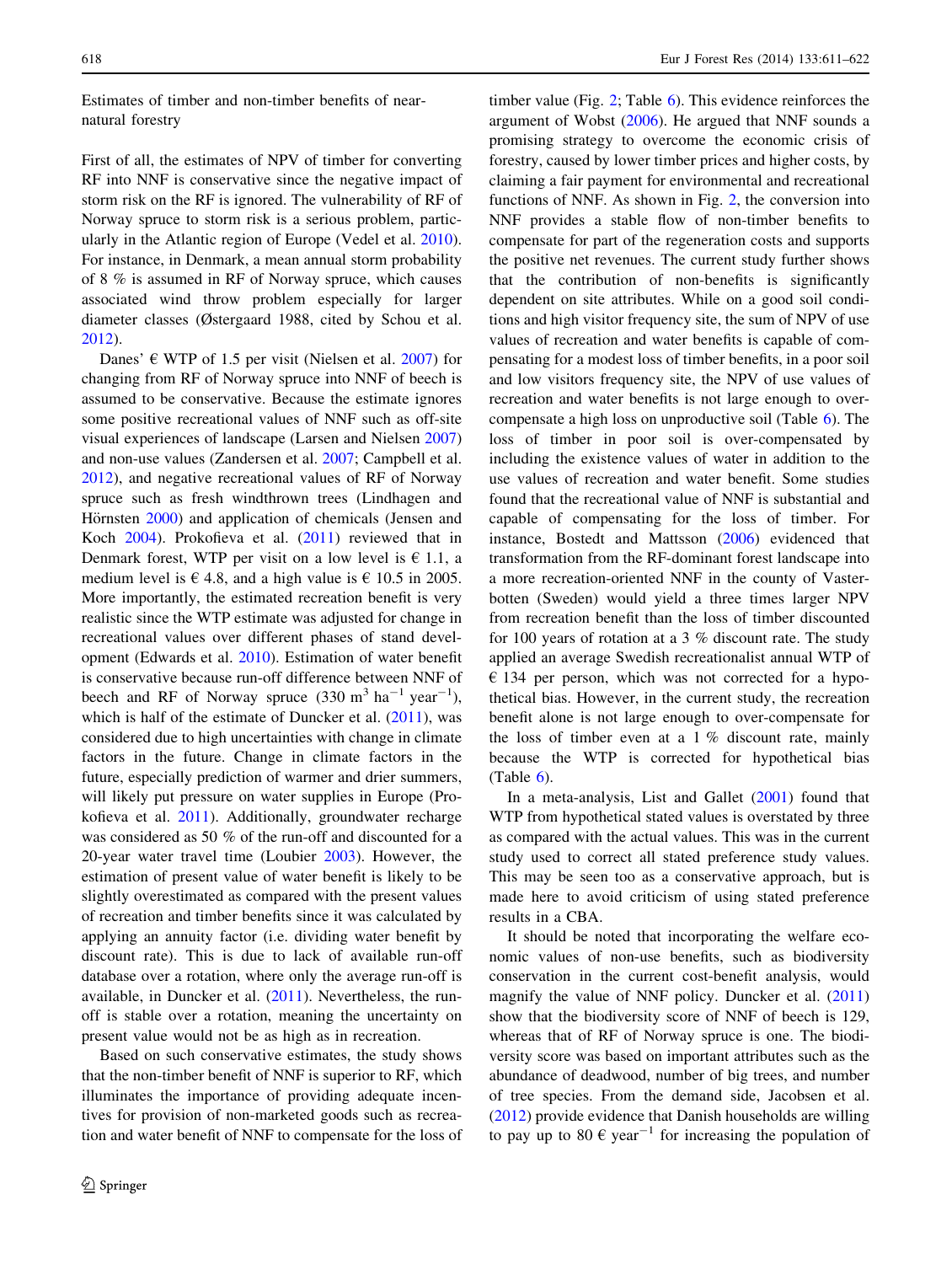<span id="page-8-0"></span>endangered species in Denmark's forests. NNF may be better than RF at securing that.

A challenge for an economic assessment of timber and non-timber benefits in a multi-purpose NNF is the tradeoffs between the benefits. In this regard, an important methodological contribution of the present study is to address trade-offs between timber production and recreation provision. The average recreationalists in Denmark in particular and in Europe in general have shown low preferences for heavy interventions during the establishment and young phases of the forest stand (Edwards et al. [2010](#page-11-0)). By employing low recreation score for such phases of stand development (Edwards et al. [2010\)](#page-11-0), it was possible to translate the effect of timber production activities into a reduction in recreation benefit (Fig. [1\)](#page-5-0).

#### Limitations of the study

The stand-level estimates of timber and non-timber benefits of the current study, estimated per ha, can be used be to extrapolate a forest value in the study areas or elsewhere. However, when extrapolating the results, the user needs to consider specification of the baseline and conversion scenarios of forest management, limitations of the stand-level analysis, and the variations of socio-economic and site characteristics.

The current study is based on a generic European forest management regime classification(Raulund-Rasmussen et al. [2011\)](#page-11-0) where the baseline scenario, RF of Norway spruce, represents  $F\text{M4}^1$  (forest management) and the conversion scenario, NNF of beech, represents FM2. NNF of beech is based on uniform shelterwood system. Some studies have shown that the recreational value of NNF of beech using uniform shelterwood system is lower than that of selective logging system (Nielsen et al. [2007](#page-11-0)). Timber benefit is also found to be lower in shelterwood than in selective logging system (Nord-Larsen et al. [2003](#page-11-0); Price and Price [2008\)](#page-11-0). Water run-off is relatively higher in shelterwood system than in selective logging due to a higher water evaporation loss in a continuous vegetation cover in selective logging (Dalsgaard [2008;](#page-11-0) Katzensteiner et al. [2011](#page-11-0)). Therefore, such differences in timber and nontimber benefits between shelterwood system and the alterative, selective logging system of NNF, need to be considered when using the alternative system.

Making an economic estimate of recreation benefit at stand level in the present study would conceal an actual value generated as a result of spatial interaction or arrangement of different stands in the forest landscape. This is because the mosaic of different ''forest development type'' (FDT), such as open lands, broadleaved-dominant FDT, and conifers-dominant FDT, would increase the attraction value at the landscape level (Danish Ministry of the Environment, Forest and Nature Agency 2005; Price and Price [2008\)](#page-11-0). Another important limitation of stand-level recreation benefit estimate is using per hectare metric. Calculating number of visitors per hectare assumes uniform distribution of visitors to each hectare of the forest. However, practically each FDT in the forest receives different recreationalists depending on their attributes. In the present case, for example, NNF of beech become bare and unattractive during winter season, and may receive very low visits and so loss of recreation value.

The economic valuation of timber, recreation, and water benefits might be higher than in many other countries, given relatively higher socio-economic conditions of Denmark than the average of European countries (OECD 2012).

Acknowledgments Jette Bredahl Jacobsen and Thomas Lundhede would like to thank the Danish National Research Foundation for supporting the research at the Center for Macroecology, Evolution and Climate.

## Appendix

Appendix A: Net revenue of timber in Gribskov and Klosterheden

See Tables 7, [8,](#page-9-0) [9,](#page-9-0) [10](#page-9-0), [11](#page-10-0) and [12](#page-10-0).

Appendix B: Stumpage price curves

See Fig. [3.](#page-10-0)

Table 7 Calculation of net revenue of beech for conversion phase in Gribskov, site class 1

| Age       | Regeneration<br>$cost(\epsilon)$ | Harvest<br>(m <sup>3</sup> ) | DBH<br>(cm) | Stumpage<br>price<br>$(\text{ } \in \text{ } m^{-3})$ | Net<br>revenue<br>$(\epsilon \text{ ha}^{-1})$ |
|-----------|----------------------------------|------------------------------|-------------|-------------------------------------------------------|------------------------------------------------|
| 2         | 6,713                            |                              |             |                                                       | $-6,713$                                       |
| $3 - 9$   | 2,183                            |                              |             |                                                       | 2,183                                          |
| $10 - 19$ | 1,097                            | 6                            | 5.5         | 14.7                                                  | $-1,009$                                       |
| $20 - 29$ |                                  | 29                           | 9.1         | 23.3                                                  | 676                                            |
| $30 - 39$ |                                  | 72                           | 13.0        | 30.3                                                  | 2,182                                          |
| $40 - 49$ |                                  | 73                           | 18.1        | 29.6                                                  | 2,162                                          |
| $50 - 59$ |                                  | 73                           | 23.7        | 29.1                                                  | 2,122                                          |
| $60 - 69$ |                                  | 74                           | 28.1        | 29.7                                                  | 2,197                                          |
| $70 - 79$ |                                  | 72                           | 33.0        | 34.1                                                  | 2,453                                          |
| $80 - 89$ |                                  | 68                           | 36.7        | 39.1                                                  | 2,656                                          |

The regeneration cost is for planting of beech in the initial stand establishment phase. Based on data from Forest Economics Table (2006)

The number in the forest management regime indicates the intensity of silvicultural intervention in an increasing order.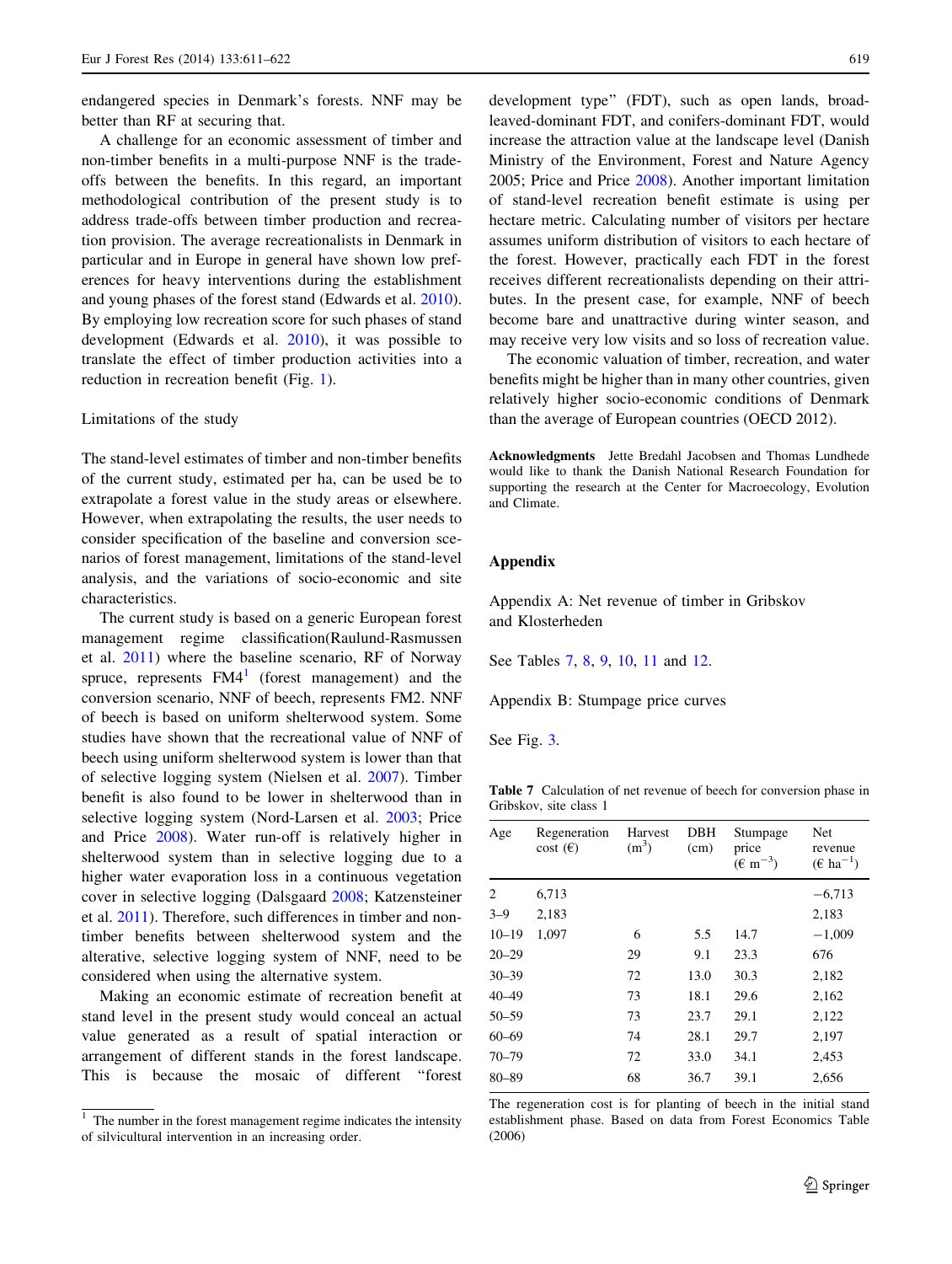| Age                 | Thinning                                 |                    |             |                                       |                                             |                              | Regeneration harvest |                                       |                                             |
|---------------------|------------------------------------------|--------------------|-------------|---------------------------------------|---------------------------------------------|------------------------------|----------------------|---------------------------------------|---------------------------------------------|
|                     | Regeneration<br>$\cos(t)$ ( $\epsilon$ ) | Harvest<br>$(m^3)$ | DBH<br>(cm) | Stumpage price<br>$(\text{E m}^{-3})$ | Net revenue<br>$(\epsilon \text{ ha}^{-1})$ | Harvest<br>(m <sup>3</sup> ) | DBH<br>(cm)          | Stumpage price<br>$(\text{E m}^{-3})$ | Net revenue<br>$(\epsilon \text{ ha}^{-1})$ |
| 0/90                | 837                                      |                    |             |                                       | $-837$                                      | 86                           | 43.9                 | 53.1                                  | 4,556                                       |
| $0 - 9/90 - 99$     |                                          |                    |             |                                       |                                             | 123                          | 46.6                 | 60.3                                  | 7,408                                       |
| $10 - 19/100 - 109$ | 600                                      | 6                  | 5.5         | 14.7                                  | $-512$                                      | 105                          | 52.0                 | 62.5                                  | 6,573                                       |
| 110                 |                                          |                    |             | $\boldsymbol{0}$                      |                                             | 276                          | 55.0                 | 72.5                                  | 19,994                                      |
| $20 - 29$           | 1,010                                    | 29                 | 9.1         | 23.3                                  | $-334$                                      |                              |                      |                                       |                                             |
| $30 - 39$           |                                          | 72                 | 13.0        | 30.3                                  | 2,182                                       |                              |                      |                                       |                                             |
| $40 - 49$           |                                          | 73                 | 18.1        | 29.6                                  | 2,162                                       |                              |                      |                                       |                                             |
| $50 - 59$           |                                          | 73                 | 23.7        | 29.1                                  | 2,122                                       |                              |                      |                                       |                                             |
| $60 - 69$           |                                          | 74                 | 28.1        | 29.7                                  | 2,197                                       |                              |                      |                                       |                                             |
| $70 - 79$           |                                          | 72                 | 33.0        | 34.1                                  | 2,453                                       |                              |                      |                                       |                                             |
| $80 - 89$           |                                          | 68                 | 36.7        | 39.1                                  | 2,656                                       |                              |                      |                                       |                                             |

<span id="page-9-0"></span>Table 8 Calculation of net revenue of near-natural forestry of beech for post-conversion phase in Gribskov, site class 1

The regeneration cost is for the natural regeneration of beech. Based on data from Forest Economics Table (2006)

Table 9 Calculation of net revenue of rotational forestry of Norway spruce in Gribskov, site class 2

| Age            | Regeneration cost<br>$(\epsilon)$ | Harvest<br>(m <sup>3</sup> ) | DBH<br>(cm) | Stumpage<br>price( $\epsilon$ m <sup>-3</sup> ) | Net revenue<br>$(\epsilon \text{ ha}^{-1})$ |
|----------------|-----------------------------------|------------------------------|-------------|-------------------------------------------------|---------------------------------------------|
| $\overline{4}$ | 3,207                             |                              |             |                                                 | $-3,207$                                    |
| $5 - 9$        | 612                               |                              |             |                                                 | $-612$                                      |
| $10-19$        | 105                               | 14                           | 7.2         | 1.7                                             | $-81$                                       |
| $20 - 29$      |                                   | 82                           | 10.2        | 3.3                                             | 271                                         |
| $30 - 39$      |                                   | 119                          | 15.0        | 7.0                                             | 836                                         |
| $40 - 49$      |                                   | 132                          | 20.7        | 14.3                                            | 1,898                                       |
| $50 - 59$      |                                   | 133                          | 26.7        | 23.4                                            | 3,111                                       |
| 60             |                                   | 377                          | 34.1        | 25.3                                            | 9,543                                       |

Based on data from Forest Economics Table (2006)

| <b>Table 10</b> Calculation of net<br>revenue of beech for conversion<br>phase in Klosterheden, site                  | Age       | Regeneration cost<br>$(\epsilon)$ | Harvest<br>$(m^3)$ | <b>DBH</b><br>(cm) | Stumpage price<br>$(\text{E m}^{-3})$ | Net revenue<br>$(\epsilon \text{ ha}^{-1})$ |
|-----------------------------------------------------------------------------------------------------------------------|-----------|-----------------------------------|--------------------|--------------------|---------------------------------------|---------------------------------------------|
| class 4                                                                                                               | 2         | 6,713                             |                    |                    |                                       | $-6,713$                                    |
|                                                                                                                       | $3 - 9$   | 2,183                             |                    |                    |                                       | $-2,183$                                    |
|                                                                                                                       | $10 - 19$ | 1,097                             |                    |                    |                                       | $-1,097$                                    |
|                                                                                                                       | $20 - 29$ |                                   | 6                  | 3.2                | 8.4                                   | 50                                          |
|                                                                                                                       | $30 - 39$ |                                   | 17                 | 6.9                | 18.4                                  | 313                                         |
|                                                                                                                       | $40 - 49$ |                                   | 24                 | 9.9                | 25.0                                  | 599                                         |
|                                                                                                                       | $50 - 59$ |                                   | 30                 | 13.0               | 30.3                                  | 894                                         |
| The regeneration cost is for                                                                                          | $60 - 69$ |                                   | 35                 | 15.7               | 29.9                                  | 1,048                                       |
| planting of beech in the initial<br>stand establishment phase.<br>Based on data from Forest<br>Economics Table (2006) | $70 - 79$ |                                   | 35                 | 18.7               | 29.5                                  | 1,034                                       |
|                                                                                                                       | $80 - 89$ |                                   | 36                 | 21.8               | 29.1                                  | 1,049                                       |
|                                                                                                                       | $90 - 99$ |                                   | 43                 | 25.2               | 29.1                                  | 1,237                                       |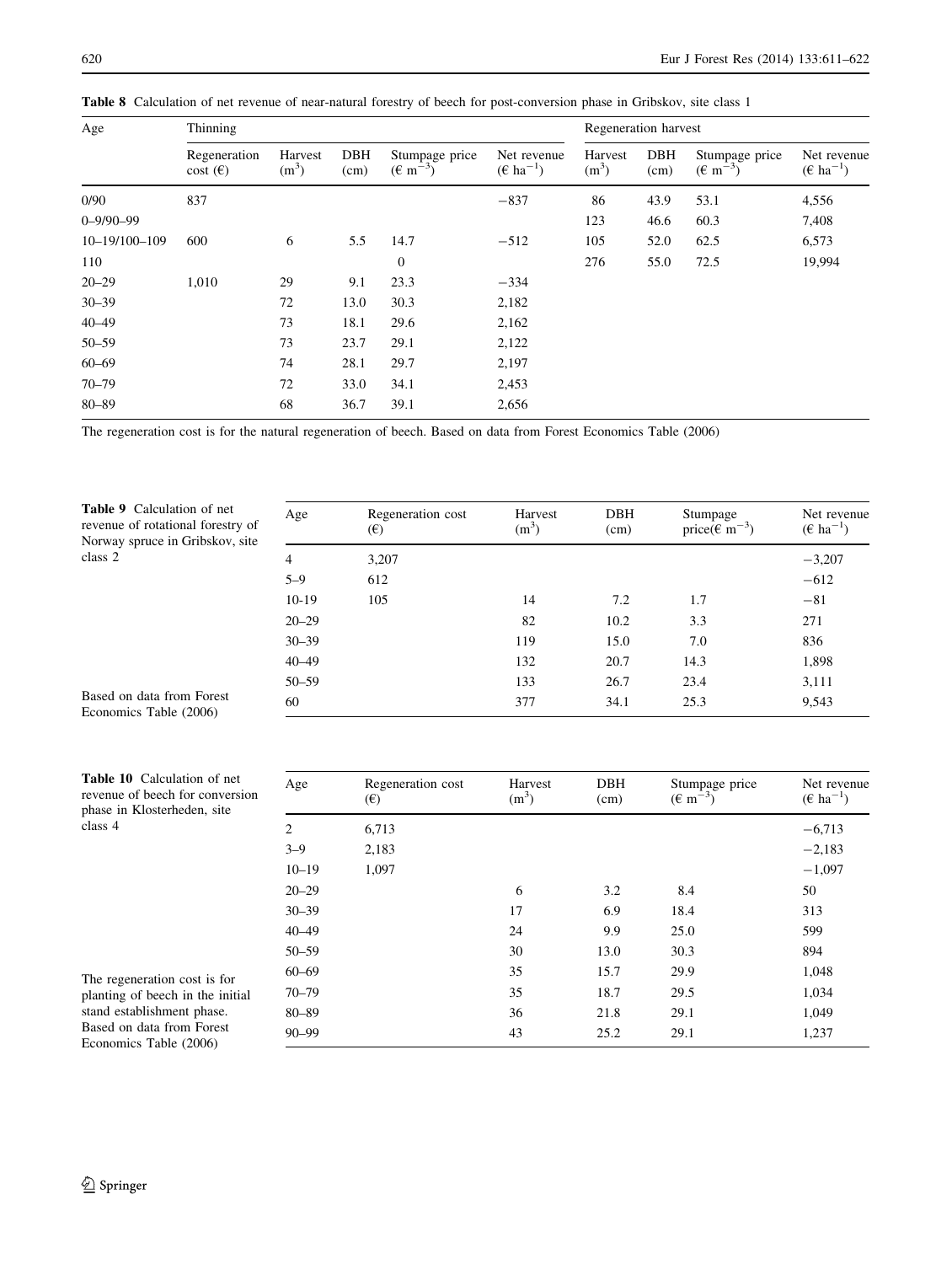| Age               | Thinning                                 |                              |             |                                                |                                             |                              | Regeneration harvest |                                                |                                             |
|-------------------|------------------------------------------|------------------------------|-------------|------------------------------------------------|---------------------------------------------|------------------------------|----------------------|------------------------------------------------|---------------------------------------------|
|                   | Regeneration<br>$\cos(t)$ ( $\epsilon$ ) | Harvest<br>(m <sup>3</sup> ) | DBH<br>(cm) | Stumpage price<br>$(\text{ }6 \text{ m}^{-3})$ | Net revenue<br>$(\epsilon \text{ ha}^{-1})$ | Harvest<br>(m <sup>3</sup> ) | DBH<br>(cm)          | Stumpage price<br>$(\text{ }6 \text{ m}^{-3})$ | Net revenue<br>$(\epsilon \text{ ha}^{-1})$ |
| 0/100             | 837                                      |                              |             |                                                | $-837$                                      | 48                           | 28.9                 | 30.3                                           | 1,449                                       |
| $0 - 9/100 - 109$ |                                          |                              |             |                                                |                                             | 62                           | 32.0                 | 33.3                                           | 2,052                                       |
| 10-19/110-119     | 600                                      |                              |             |                                                | $-600$                                      | 66                           | 35.5                 | 37.8                                           | 2,497                                       |
| 20-29/120-129     | 1,010                                    | 6                            | 3.2         | 8.4                                            | $-960$                                      | 62                           | 40.3                 | 46.8                                           | 2,887                                       |
| 130               |                                          |                              |             |                                                |                                             | 142                          | 44.8                 | 54.1                                           | 7,673                                       |
| $30 - 39$         |                                          | 17                           | 6.9         | 18.4                                           | 313                                         |                              |                      |                                                |                                             |
| $40 - 49$         |                                          | 24                           | 9.9         | 25.0                                           | 599                                         |                              |                      |                                                |                                             |
| $50 - 59$         |                                          | 30                           | 13.0        | 30.3                                           | 894                                         |                              |                      |                                                |                                             |
| $60 - 69$         |                                          | 35                           | 15.7        | 29.9                                           | 1,048                                       |                              |                      |                                                |                                             |
| $70 - 79$         |                                          | 35                           | 18.7        | 29.5                                           | 1,034                                       |                              |                      |                                                |                                             |
| $80 - 89$         |                                          | 36                           | 21.8        | 29.1                                           | 1,049                                       |                              |                      |                                                |                                             |
| $90 - 99$         |                                          | 43                           | 25.2        | 29.1                                           | 1,237                                       |                              |                      |                                                |                                             |

<span id="page-10-0"></span>Table 11 Calculation of net revenue of near-natural forestry of beech for post-conversion phase in Klosterheden, site class 4

The regeneration cost is for the natural regeneration of beech. Based on data from Forest Economics Table (2006)

Table 12 Calculation of net revenue of rotational forestry of Norway spruce in Klosterheden, site class 3

| Age       | Regeneration cost<br>$(\epsilon)$ | Harvest<br>$(m^3)$ | <b>DBH</b><br>(cm) | Stumpage price<br>$(\text{E m}^{-3})$ | Net revenue<br>$(\epsilon \text{ ha}^{-1})$ |
|-----------|-----------------------------------|--------------------|--------------------|---------------------------------------|---------------------------------------------|
| 4         | 3,207                             |                    |                    |                                       | $-3,207$                                    |
| $5 - 9$   | 612                               |                    |                    |                                       | $-612$                                      |
| $10 - 19$ | 105                               |                    |                    |                                       | $-105$                                      |
| $20 - 29$ |                                   | 40                 | 7.7                | 1.9                                   | 75                                          |
| $30 - 39$ |                                   | 80                 | 11.4               | 4.1                                   | 326                                         |
| 40-49     |                                   | 90                 | 15.7               | 7.7                                   | 692                                         |
| 50-59     |                                   | 131                | 20.7               | 14.3                                  | 1,868                                       |
| $60 - 69$ |                                   | 78                 | 25.8               | 22.1                                  | 1,724                                       |
| 70        |                                   | 378                | 29.1               | 24.9                                  | 9,419                                       |

Based on data from Forest Economics Table (2006)

Fig. 3 Stumpage price of beech and Norway spruce: Based on data from Forest Economics Table (2006)